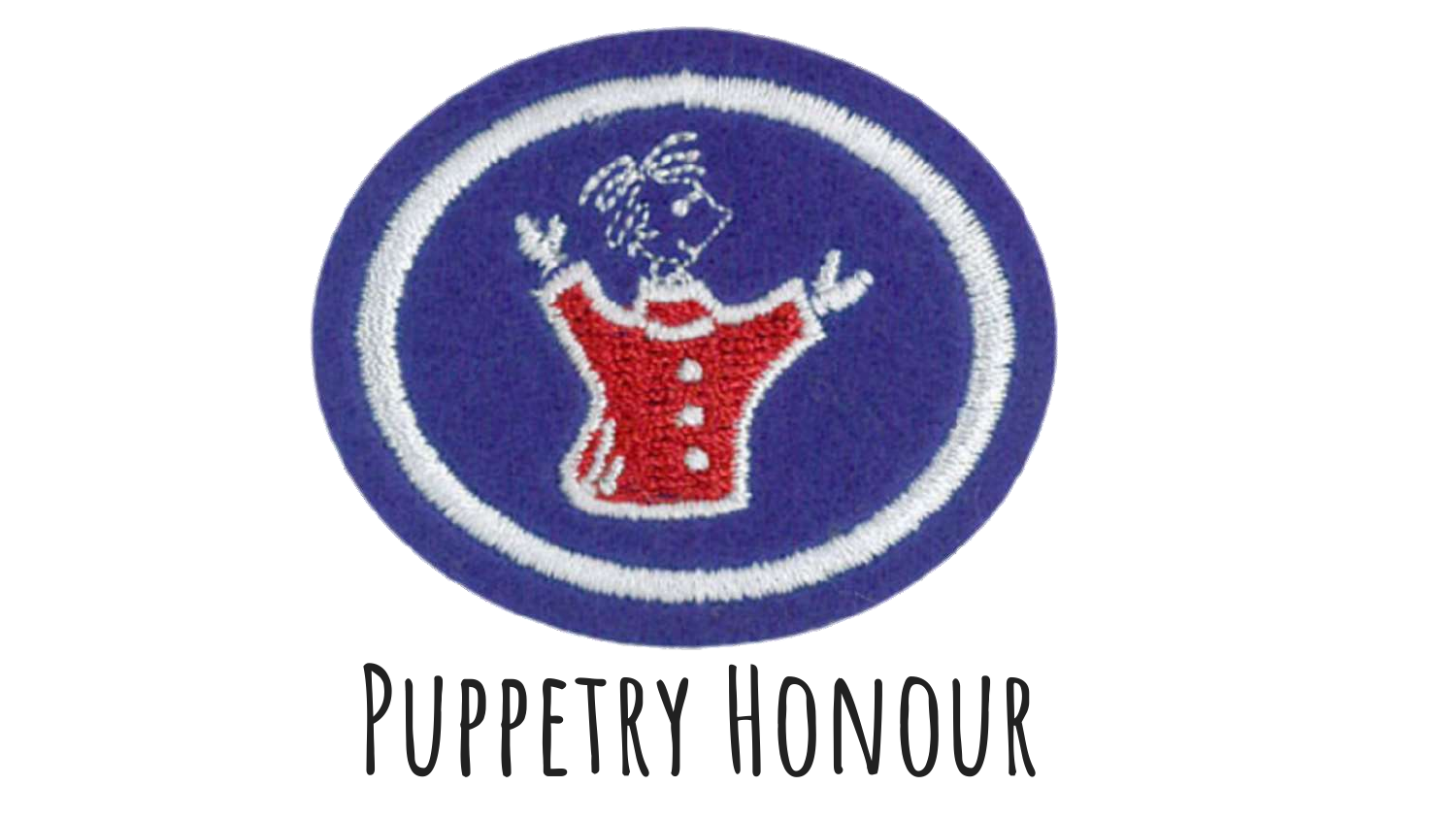

**SDA Pathfinders e-Honour Puppetry**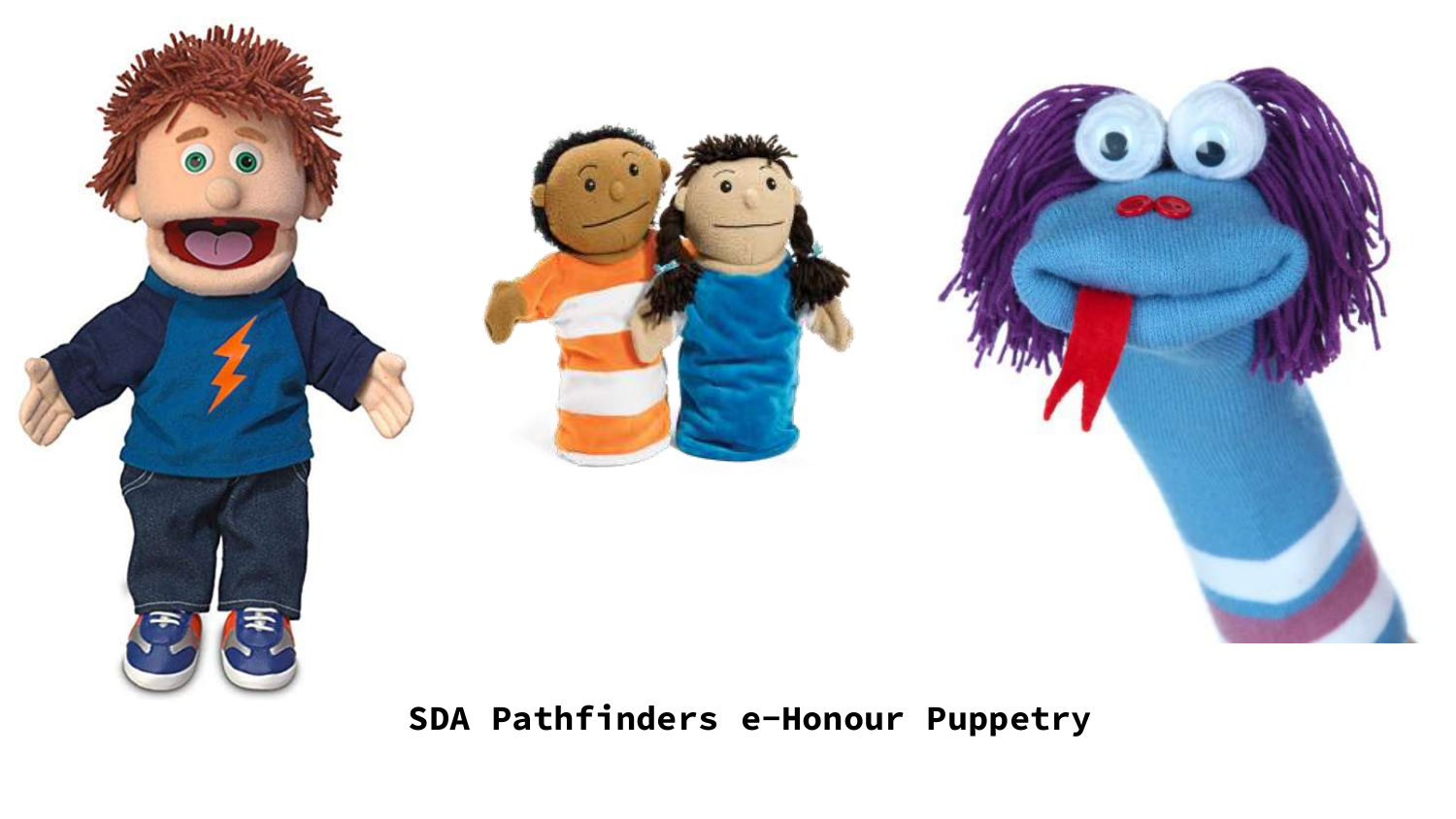

**Hello Pathfinders, are you ready to make a Puppet? Let us make it!**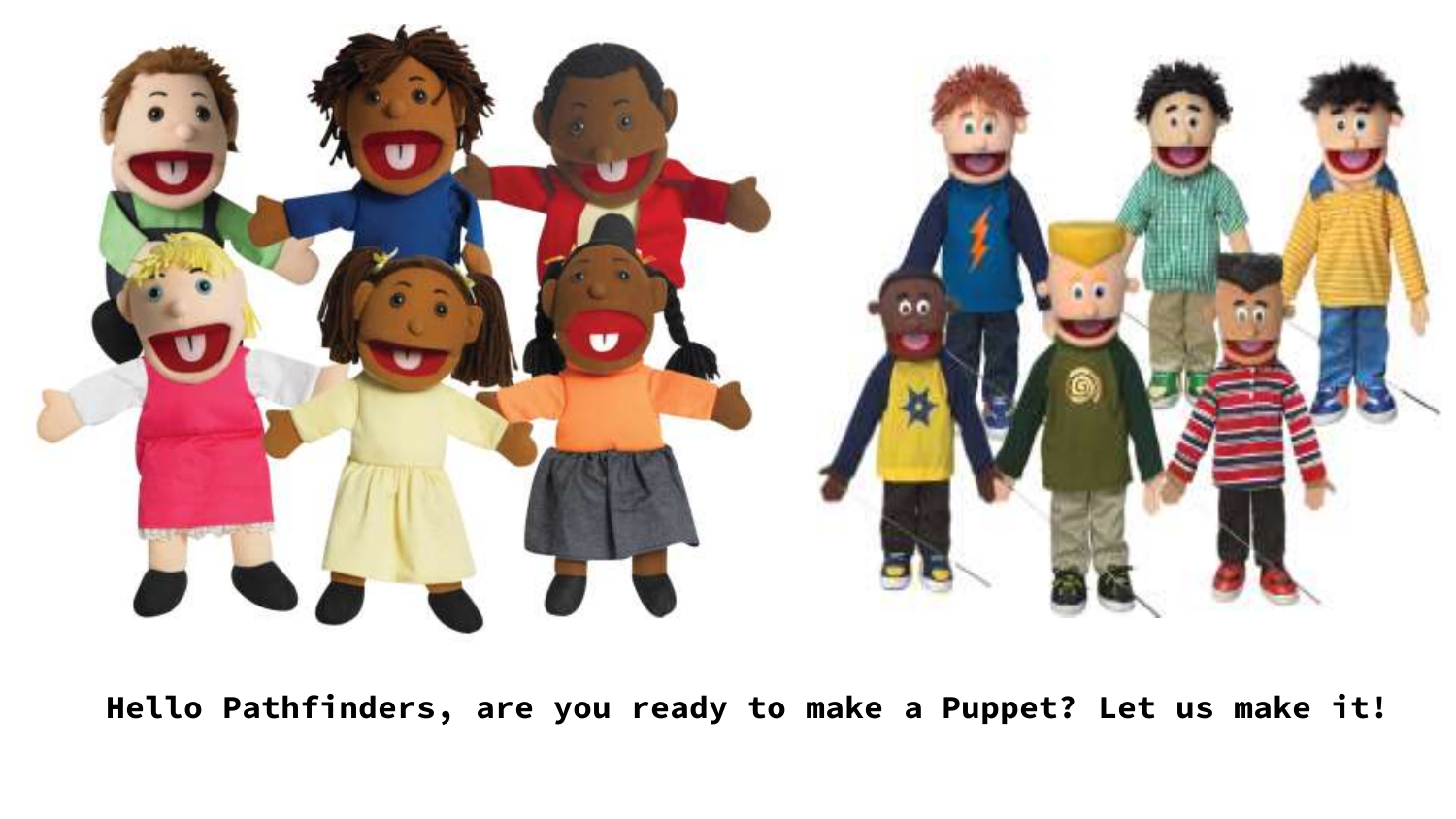# **Puppetry Honour**



## REQUIREMENTS Pathfinder honour book 2014 revision. Page 460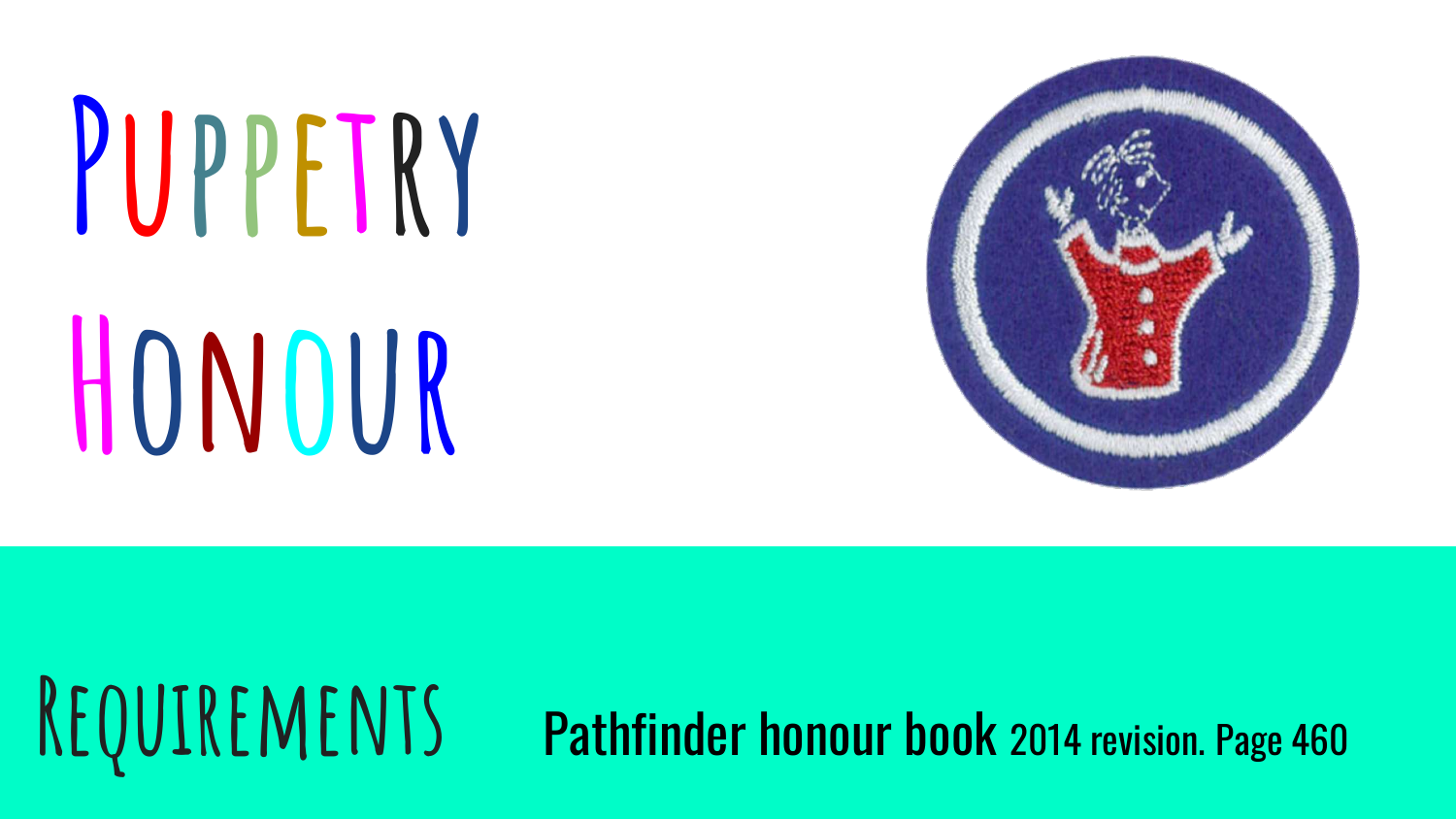## **Requirements**



- **1. Make at least one puppet, and make or buy twoother puppets.**
- **2. Develop at least three puppet characters with their own voices.**
- **3. Write three two-to-three minute scripts.**
- **4. Perform for any audience (not family or immediate friends) at least three times.**
- **5. Obtain an assessment of each performance by someone not related to the puppeteer.**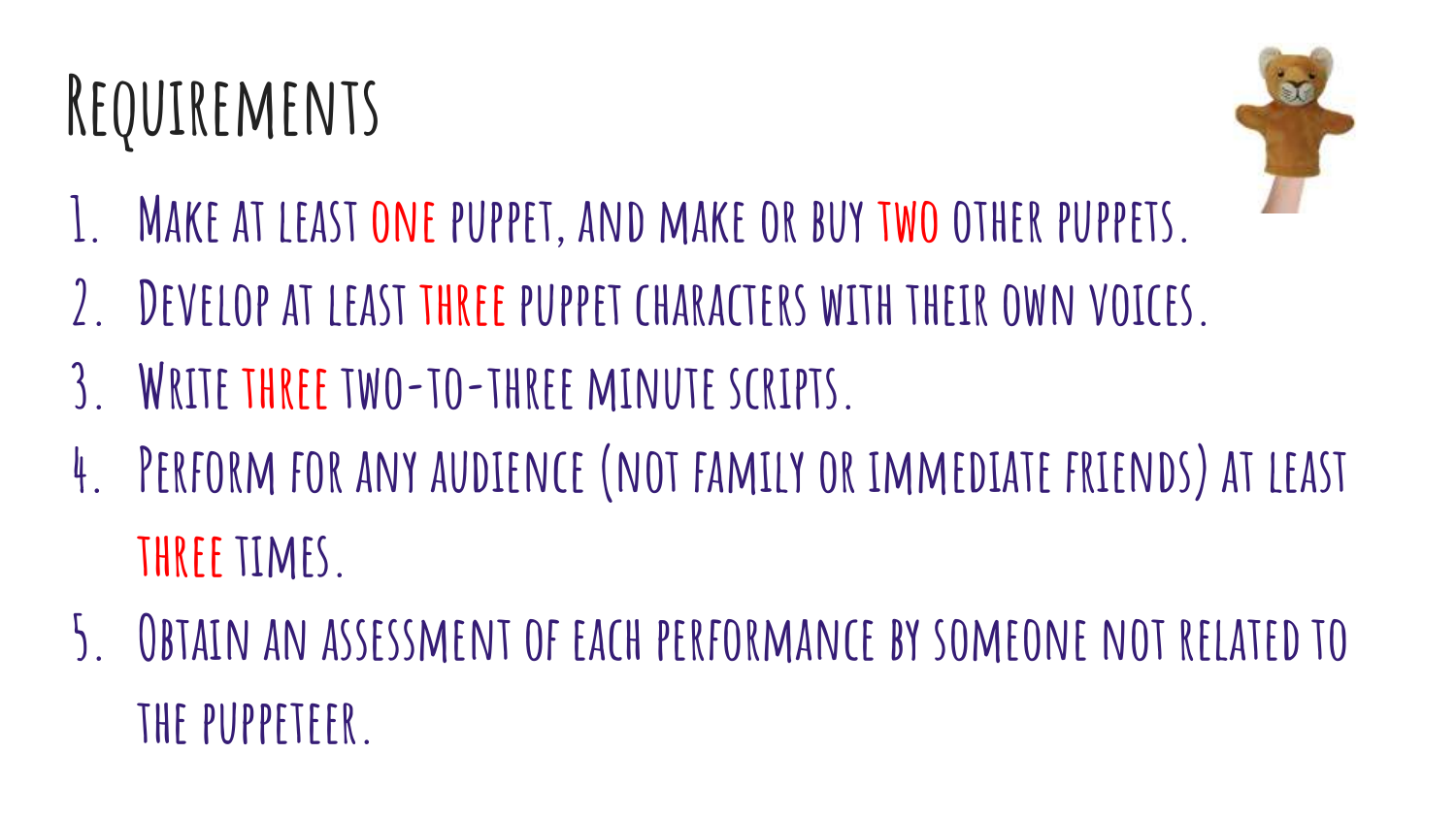**Make at least one puppet, and make or buy two other puppets. (We will teach you how to make a Puppet before the end of this presentation).**

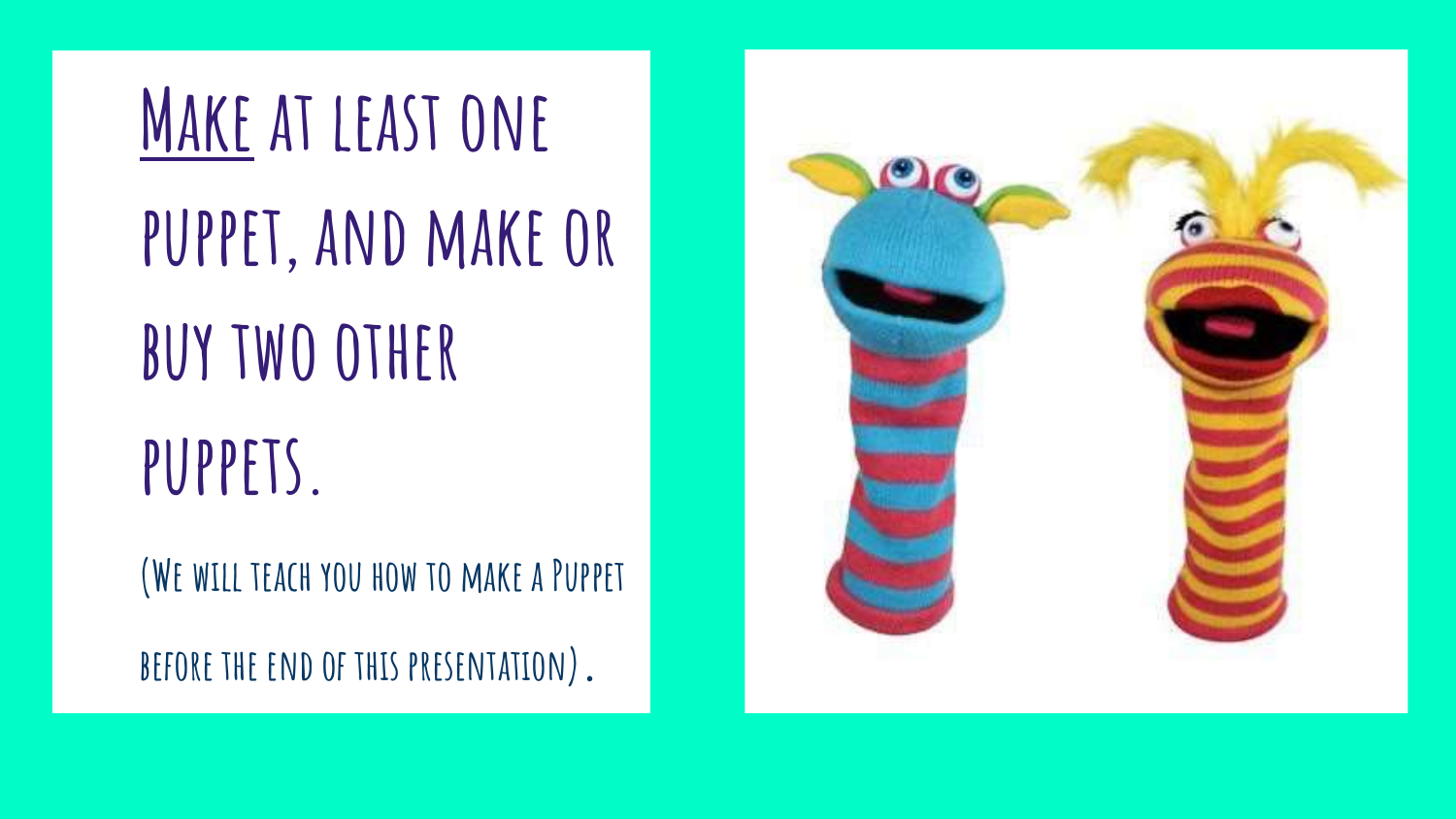

## **Develop at least three puppet characters with their own voices.**

**Examples:** 

**.**

**King Saul, David and his friend Jonathan.**

**Three animals met at the Noah Ark.**

**Naomi. Ruth and Boaz.**

**You and two imaginary or real friends.**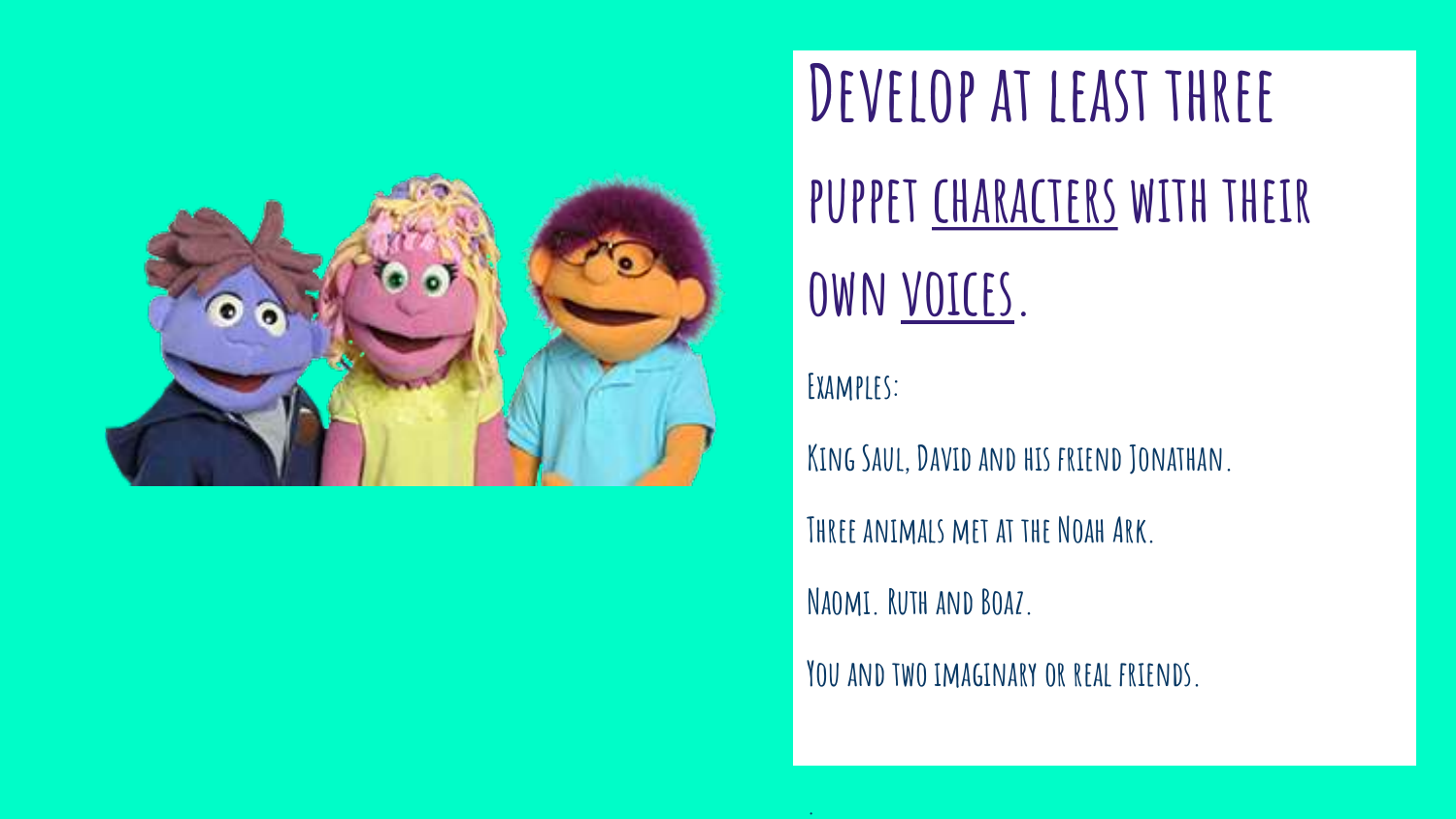## **Write three two-to-three minute scripts.**

**(Create a story and make a dialogue between your characters to put in the Honour Folder. Or you could record a video of your story) Also...see some biblical scripts links….**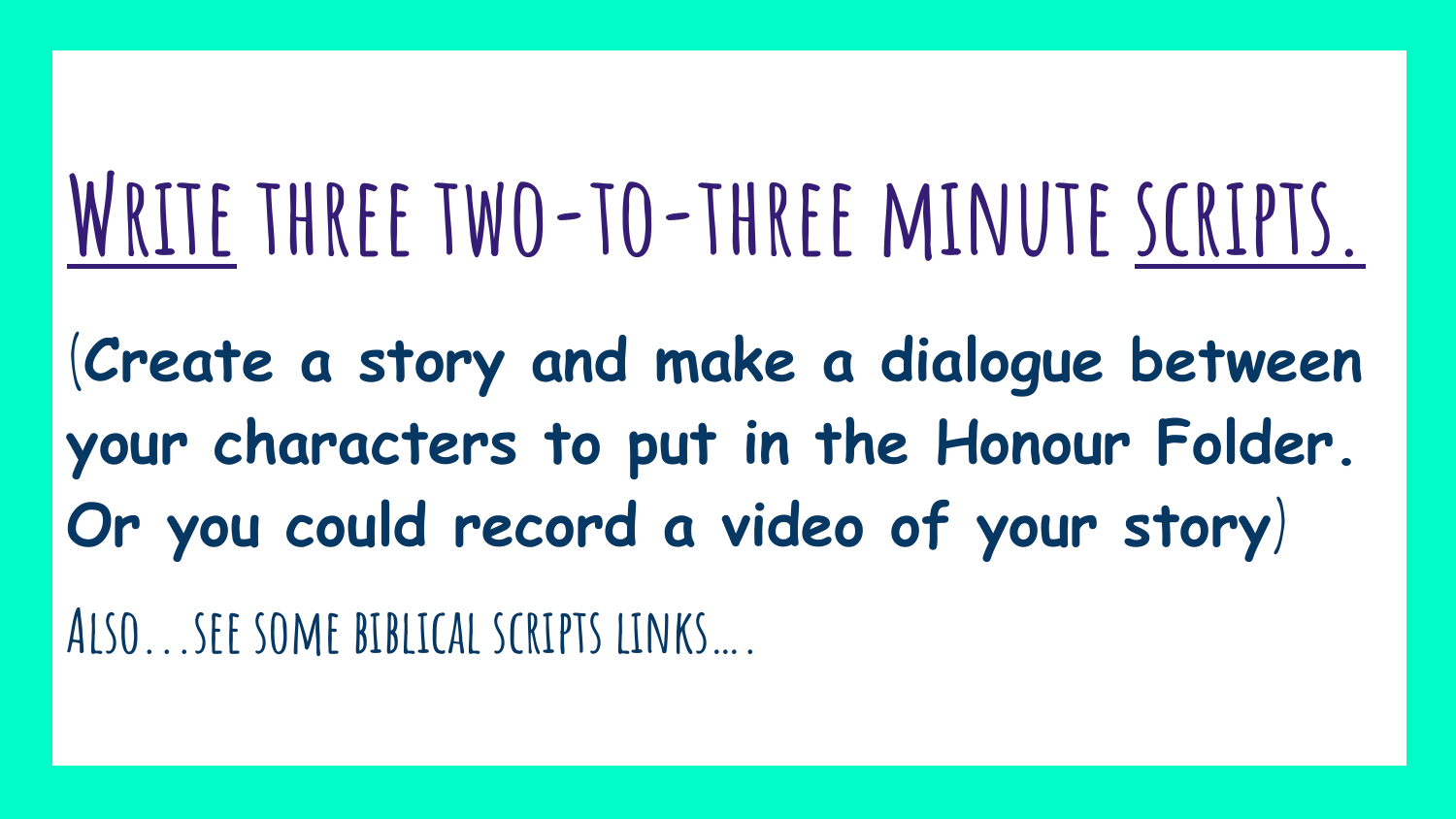**BIBLE STORY SCRIPTS** 

#### **Links**"

www.richmondparkchurch.org.uk"

[www.puppetresources.com](https://www.puppetresources.com/index.php?what=simplesearch&type=3&searchterms=Bible+Stories)

**You can find many more Bible Scripts on the internet but be careful.** 

#### **Some scripts don't totally respect the biblical principles.**

**Ask for the help of Parents, Pastor, Elder, Club Director**



#### **Experiment 1** King Solomon and the thirst for knowledge

This retelling is performed by one of the Professors and someone playing the part of King Solomon, Encourage them to learn the script and rehearse together before the session.

Professor: Right, everyone, I'm looking for a new Lab Assistant, I've put an advert online and I hope we'll have some good applicants. In fact, the first one should be here any moment.

King Solomon (a leader wearing a crown) enters.

Professor: Ah, here they are now! (Looks at crown.) That's an unusual piece of headgear to wear in a laboratory. Why are you wearing a crown?

Solomon: I'm Solomon, King of Israel.

Professor: Israel, eh? I didn't know Israel had a king.

Solomon: Well, not now. I was king about 3,000 years ago.

Professor: What? Have you travelled through time? I wonder if that's possible... I'll have to ask Doctor Who or Professor Brian Cox. Anyway, that's not important now. Have you come to apply for the role of Lab Assistant?

Solomon: Er, no. Not really, I've come to share my story with all the Scientists.

Professor: Are you sure you don't want a new job?

Solomon: No. you're OK. I've got my plate full being king.

Professor: Fair point. I imagine you must be quite busy. So, what's your story?

Solomon: Well, my dad was called David. He was a great king, but when he died, I became king. I wanted to be as good as my dad, so I tried to live the way God wanted me to as much as I could.

Professor: Oh, so you follow God? We're discovering more about following God too!

Solomon: That's why I'm here! You see, I was worshipping God one day when he spoke to me.

Professor: He spoke to you? How did you know it was him?

Solomon: I could hear him! He came to me in a dream. I've been following God all my life. I've always tested whether God was really speaking to me by following his instructions, and it always worked out for good! The more I followed him, the more I got to know his voice.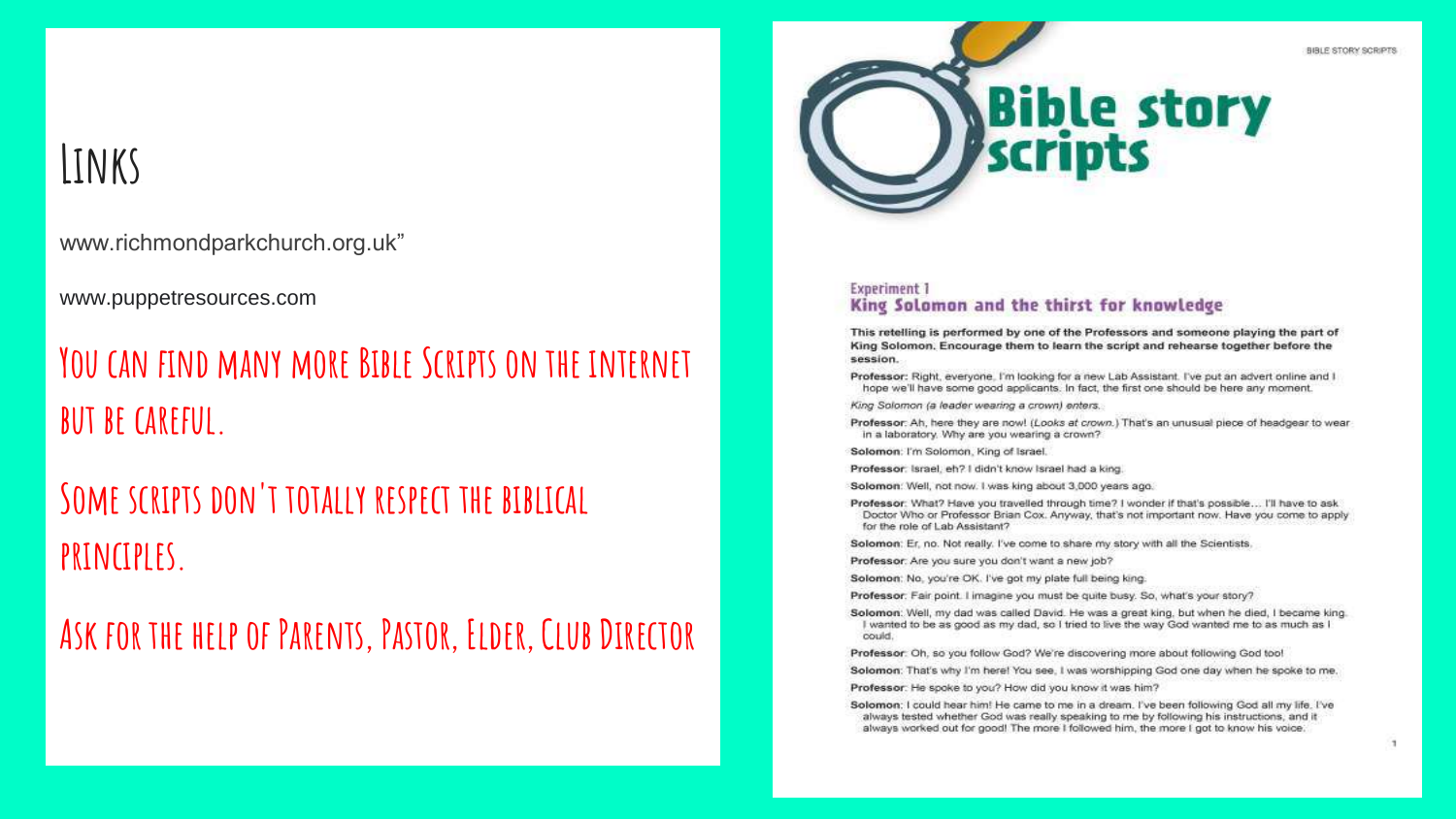### **Perform for any audience**

(NOT FAMILY OR IMMEDIATE FRIENDS)  $A\mathsf{T}$ 

#### **least three times.**

**(Perform first in front of a mirror. You can** 

**rehearse with your family or a close friend). record yourself OR ASK SOMEONE TO record you so you** 

**can evaluate your own performance).**

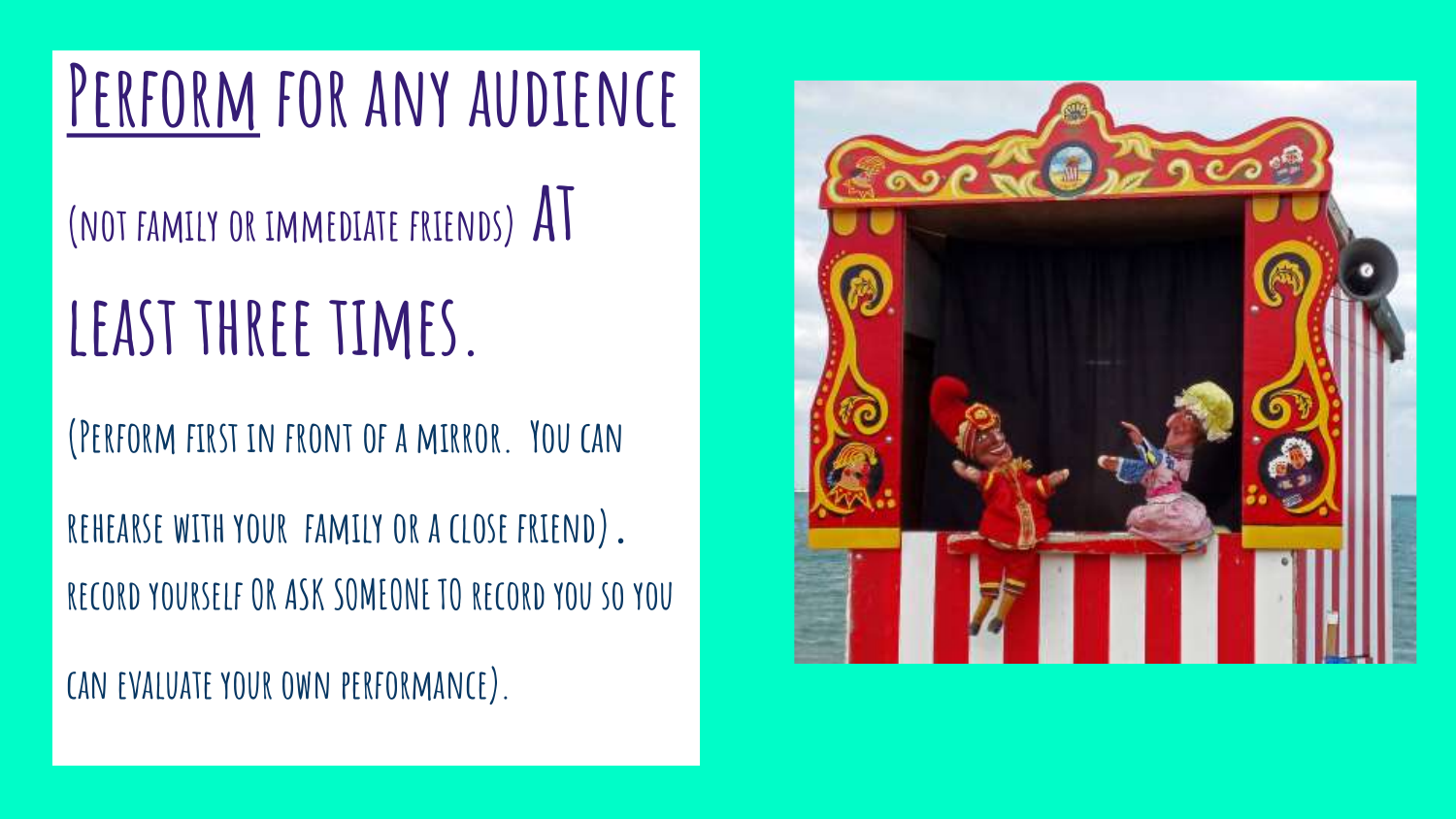



## **Obtain an assessment of each performance by someone not related to the puppeteer. (This is essential. To Put in your Honour folder).**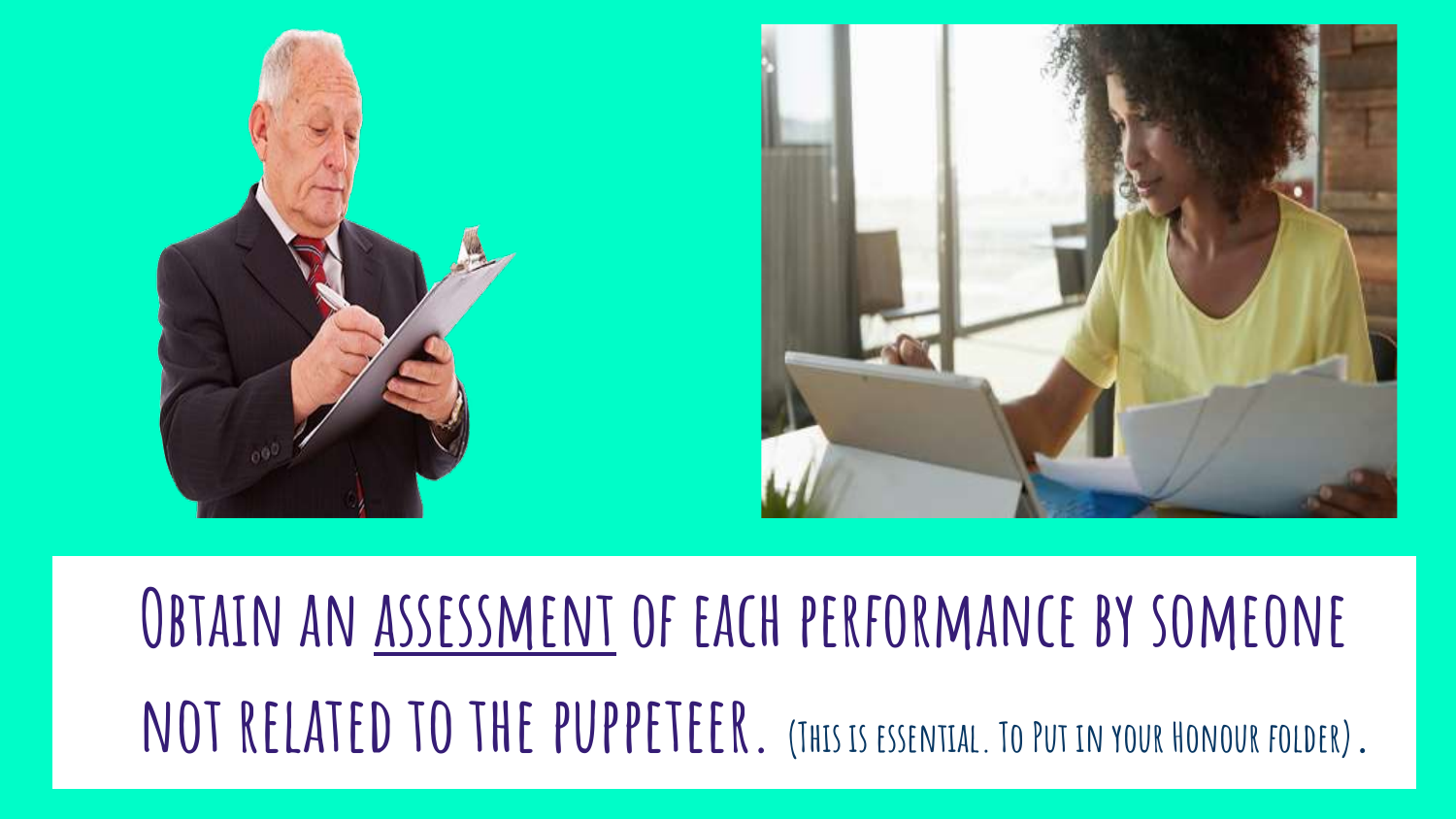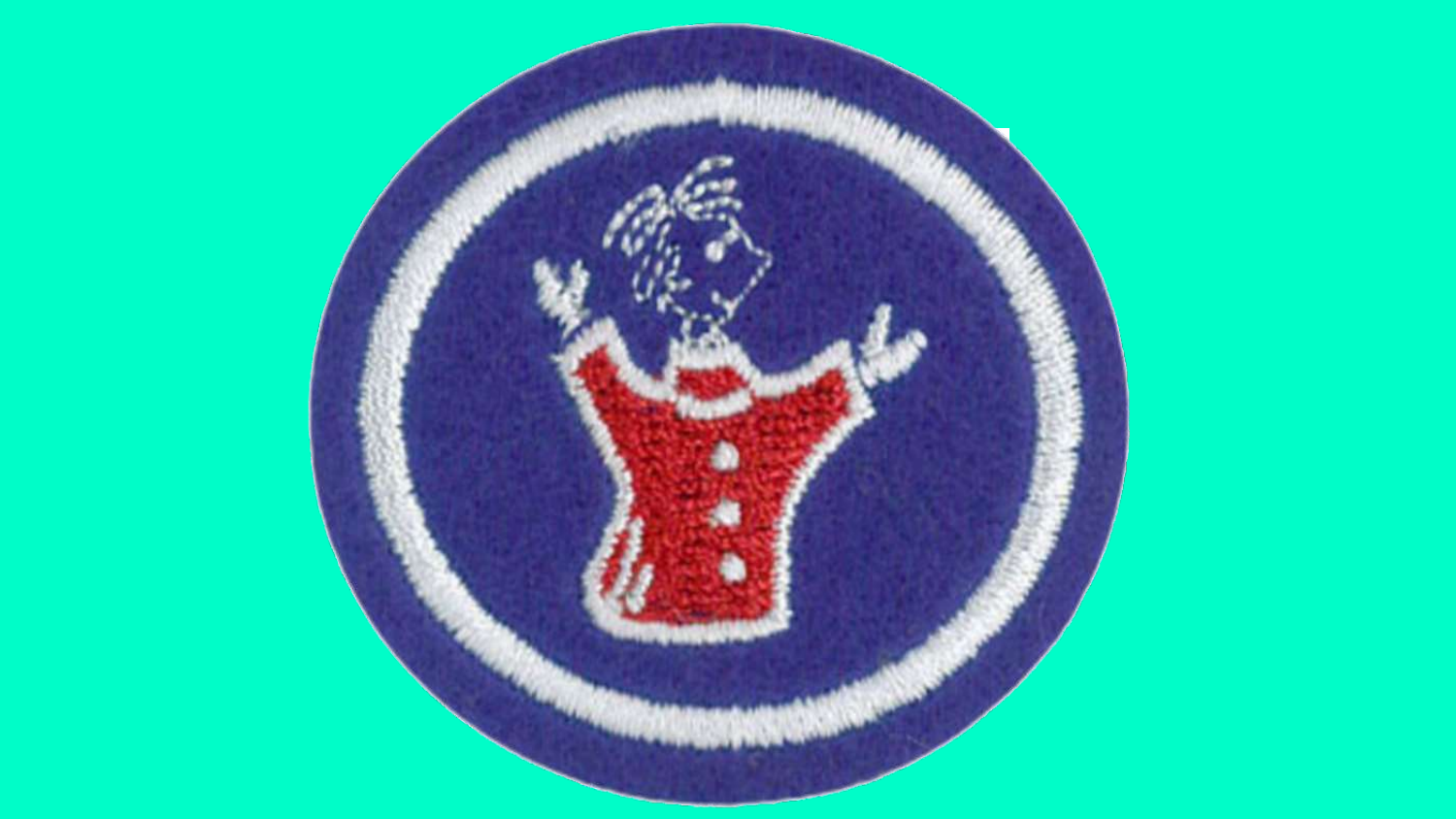# **How to make a Puppet**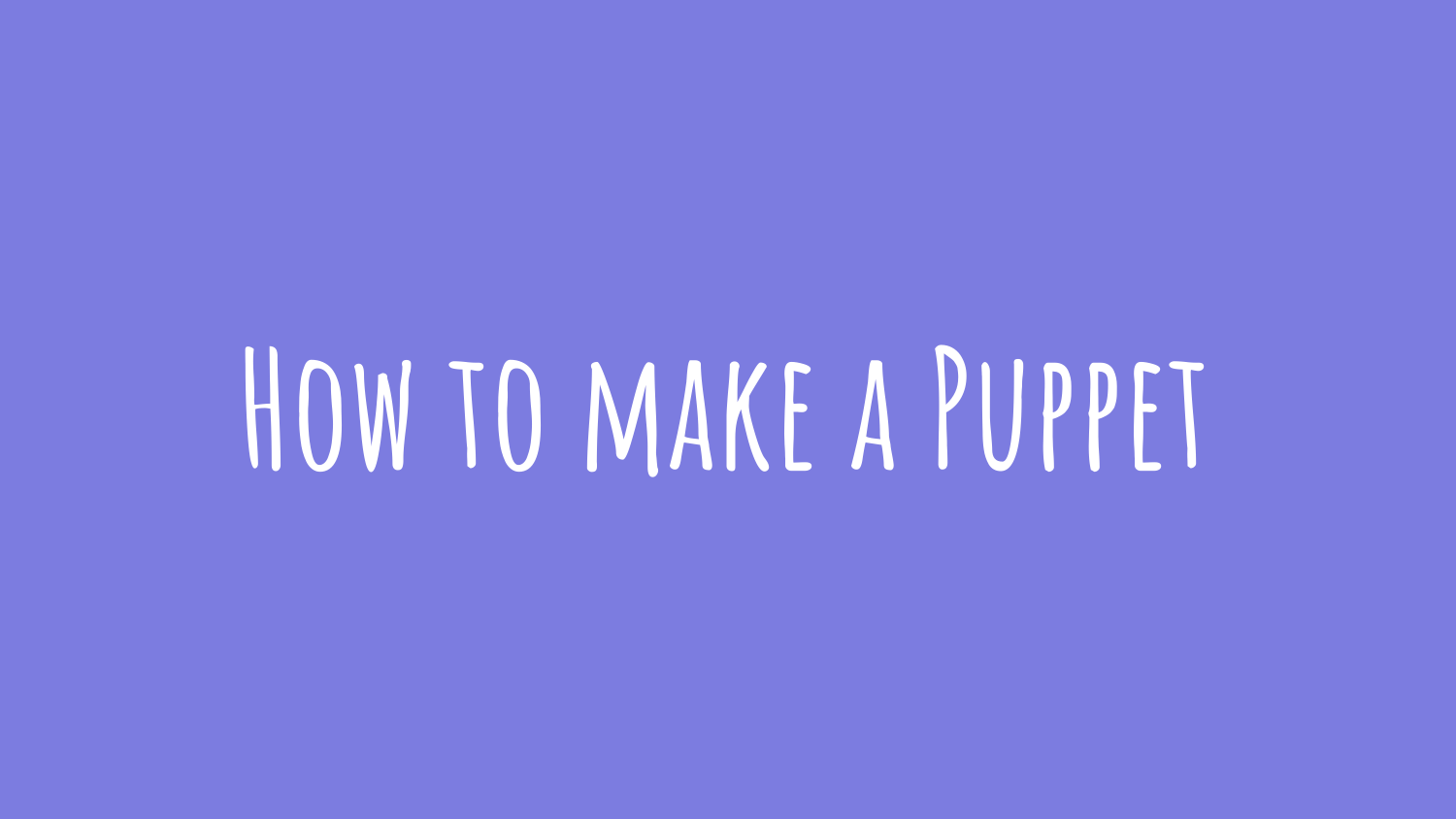# **Equipment & Materials**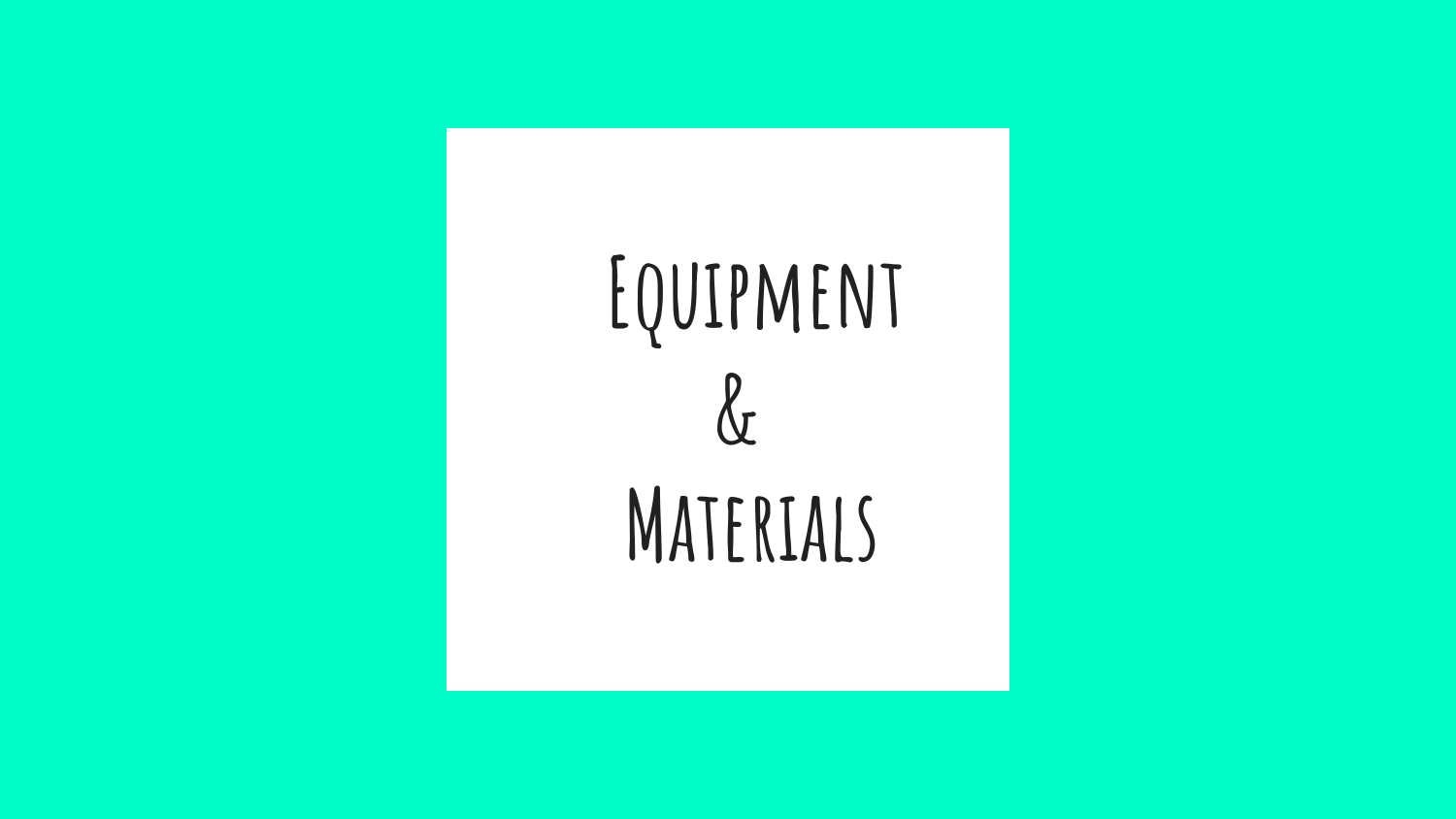### **Equipment & Materials:**

**Before you start, PLEASE pay ATTENTION: Make sure you have an adult with you when using materials or devices that cut, burn, prick, or put you in danger like:** 

Cutter……………………………………..……Hot Glue Gun………………..…………….needles**.**

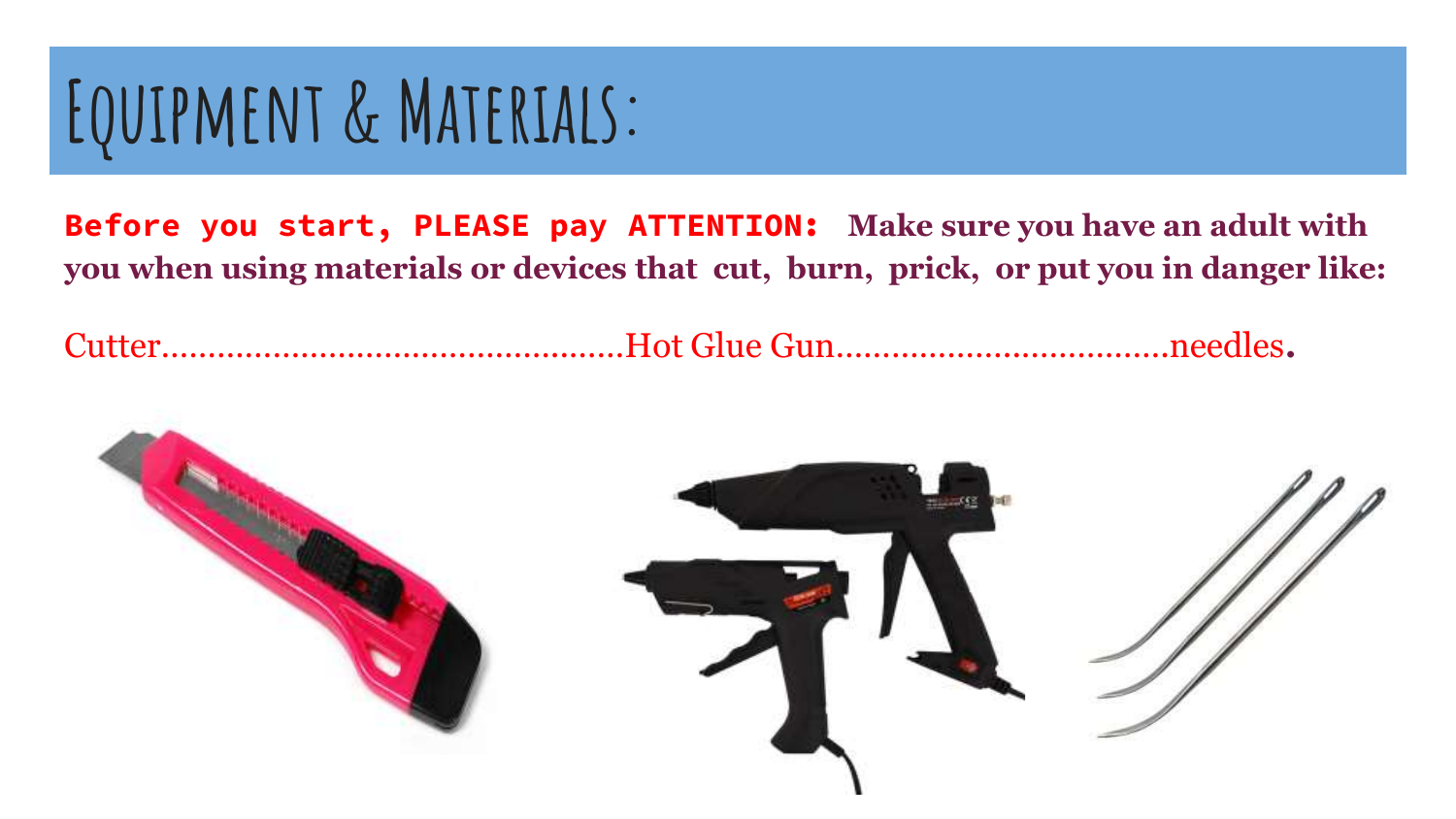## **Equipment and Materials:**

#### **White glue------------------scissors-------pencil---brushes**



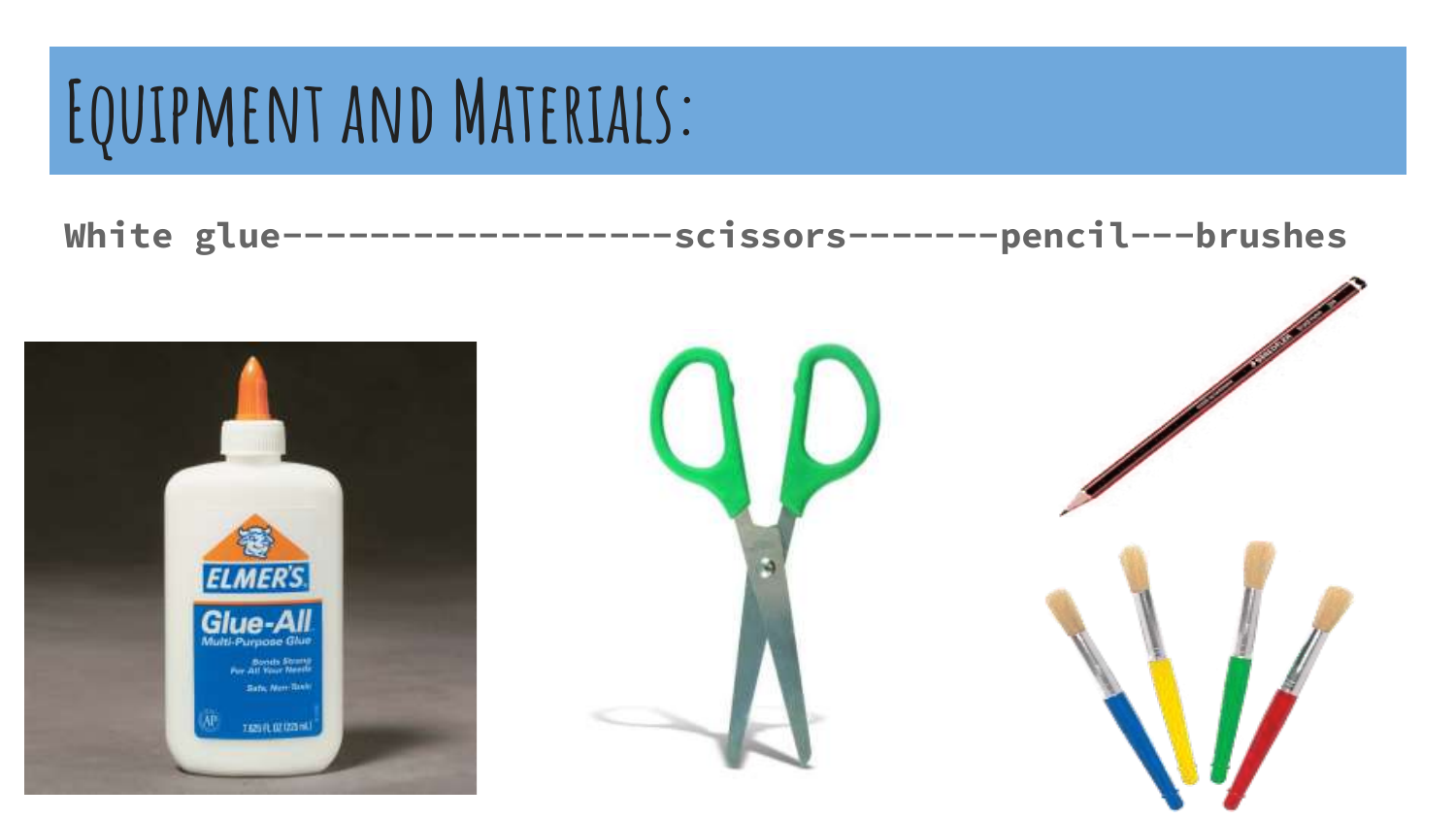**Materials used to make Puppets/s:**

-Various types and colours of fabric, felt, old socks, buttons, cardboard, cereal boxes, craft paper, tape/scotch tape, string, cotton balls, wool, foam, rubber, polystyrene sphere, and other materials which do not present a hazard.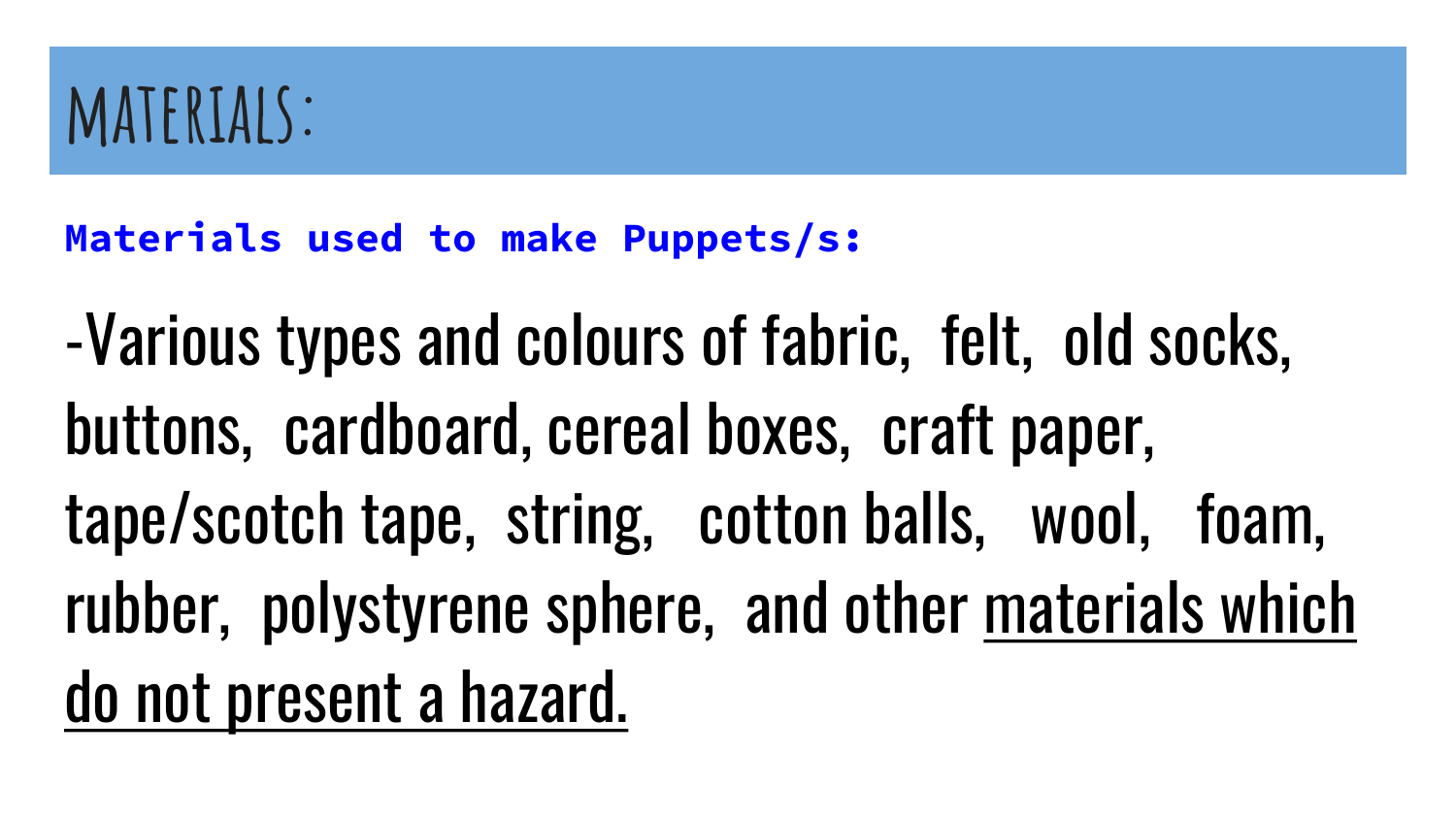#### **Craft paper--------------------Felt-------------Wool yarns--**





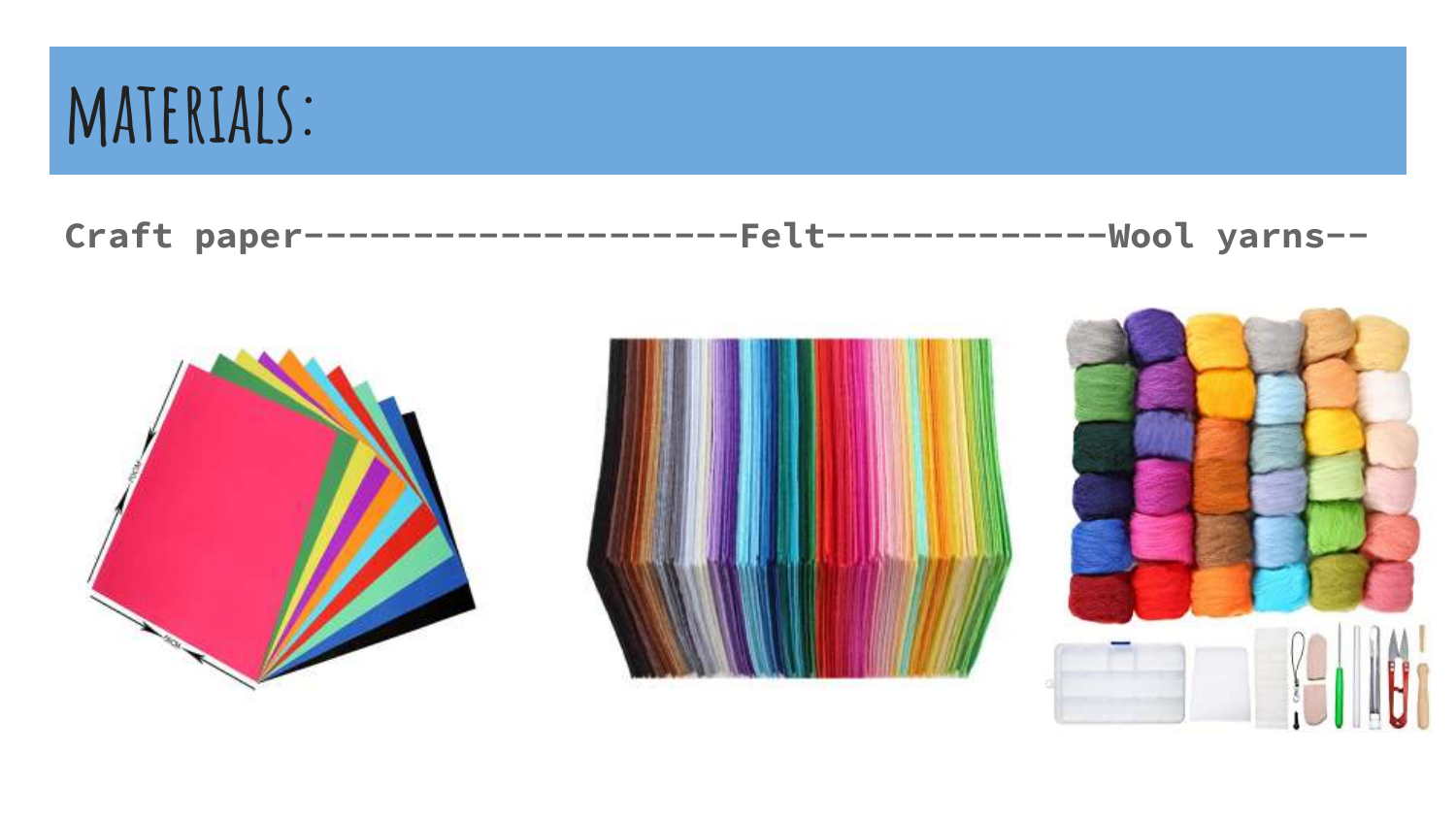#### **Used fabric-------------socks----------------Buttons-----**





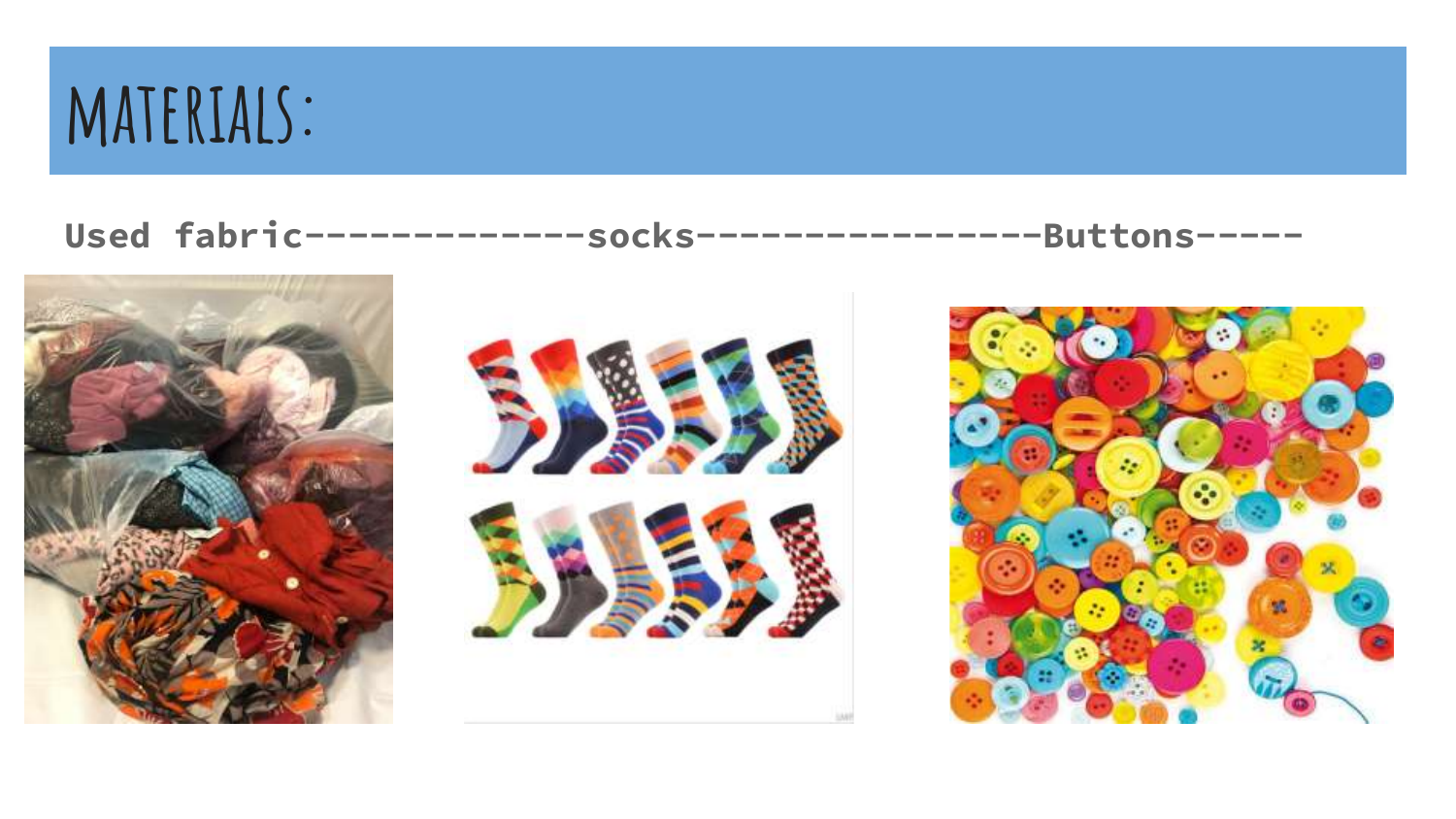#### **Cardboard-------------Pompoms----------Polystyrene spheres--**



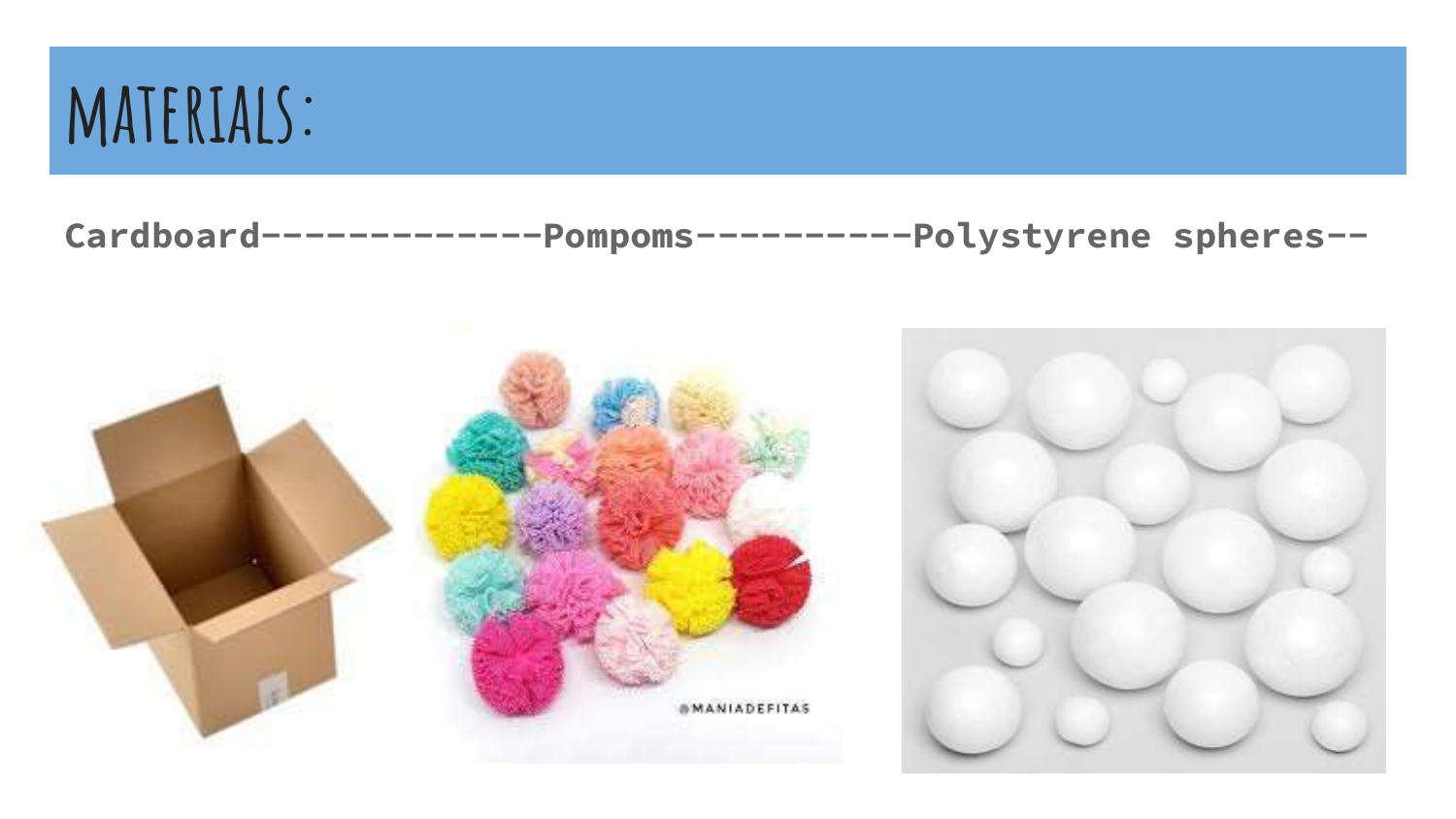**Recycle -** Use your imagination and consider recycling items no longer in use:

Plastic pots - to make heads or bodies;

Plastic spoons - to make eyes;

Pieces of wood - to make arms and legs;

Shoelaces - to make hair;

Combs - to make teeth;

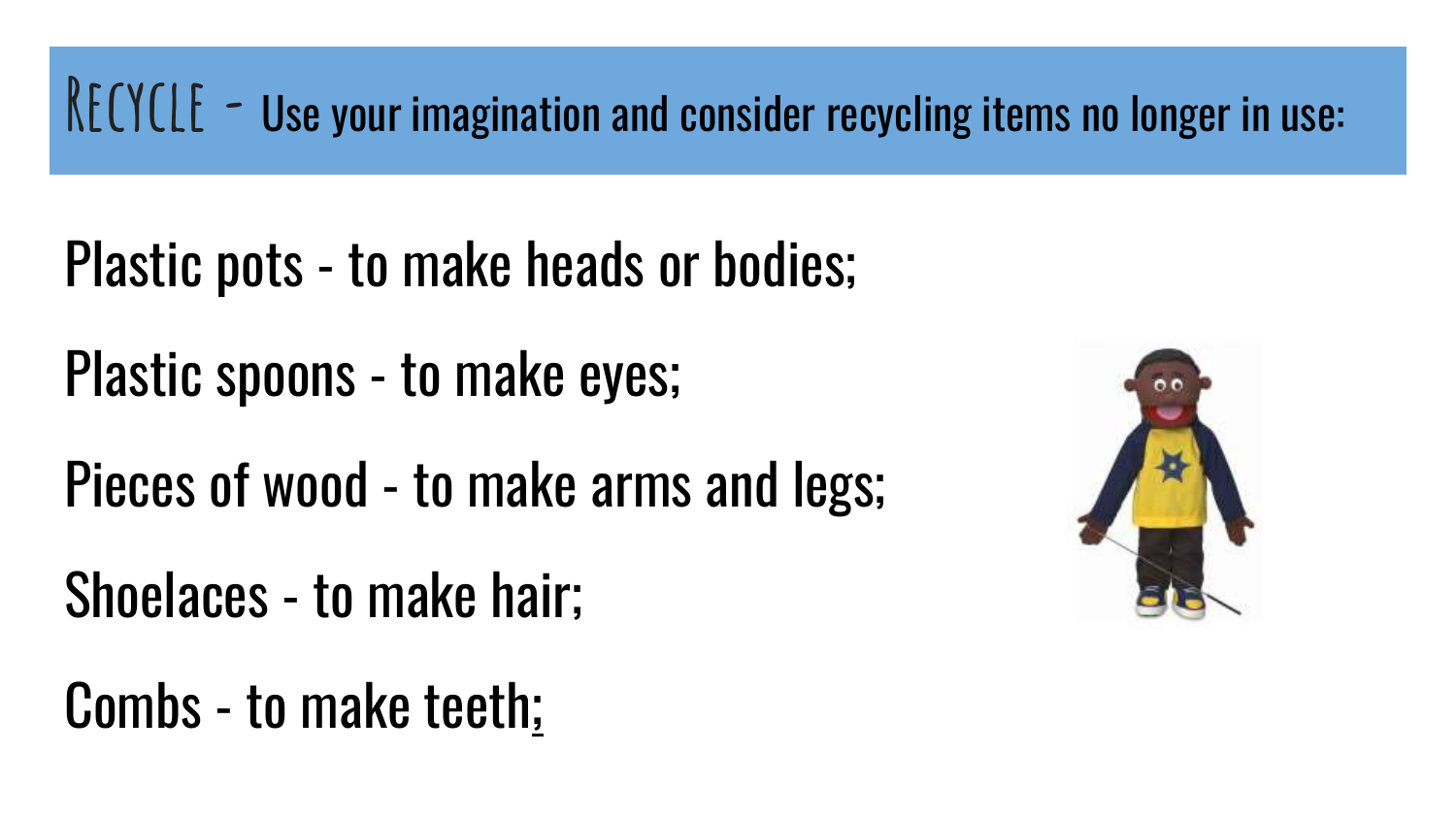## **Let's make**

## **sock Puppets**

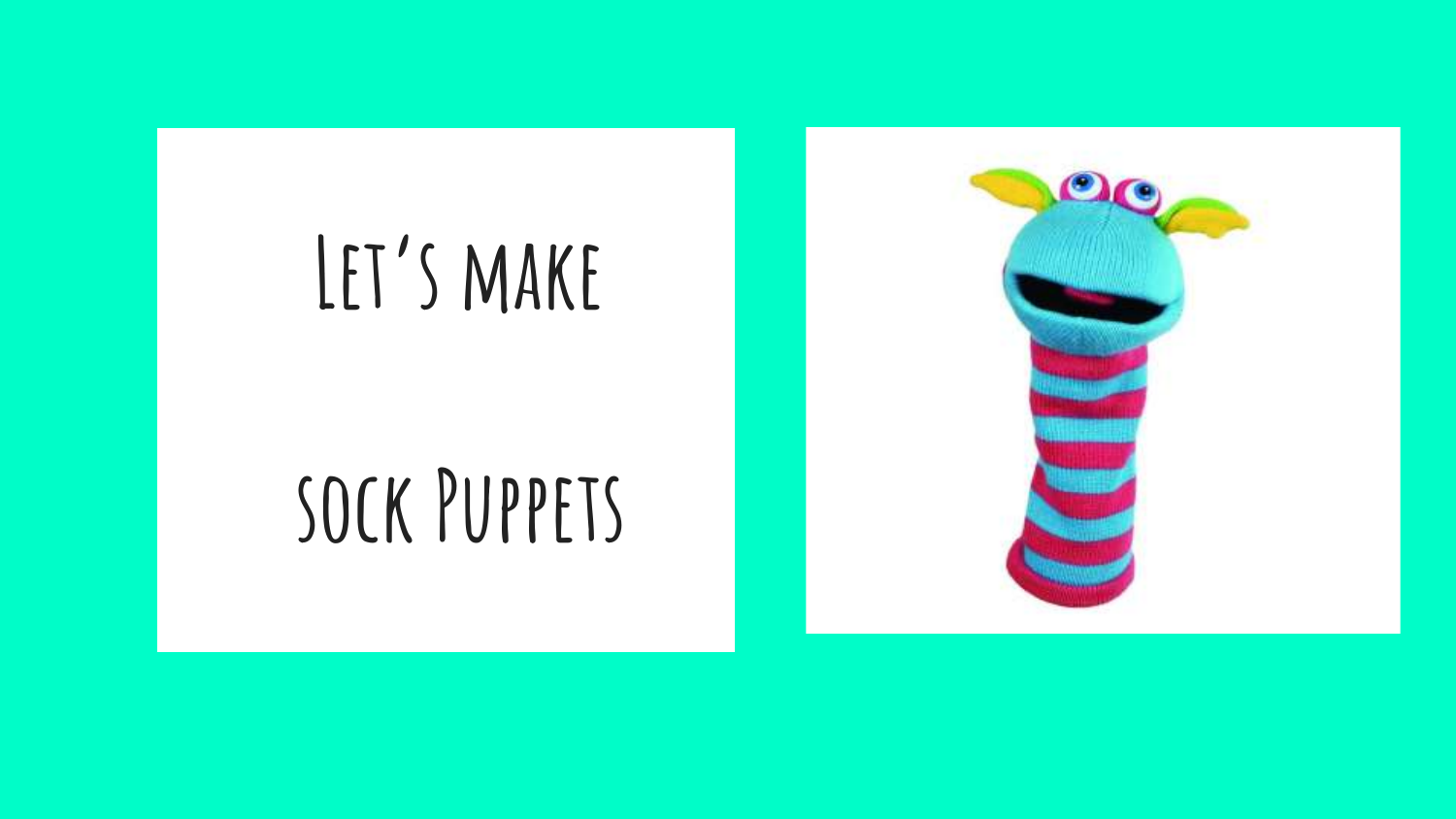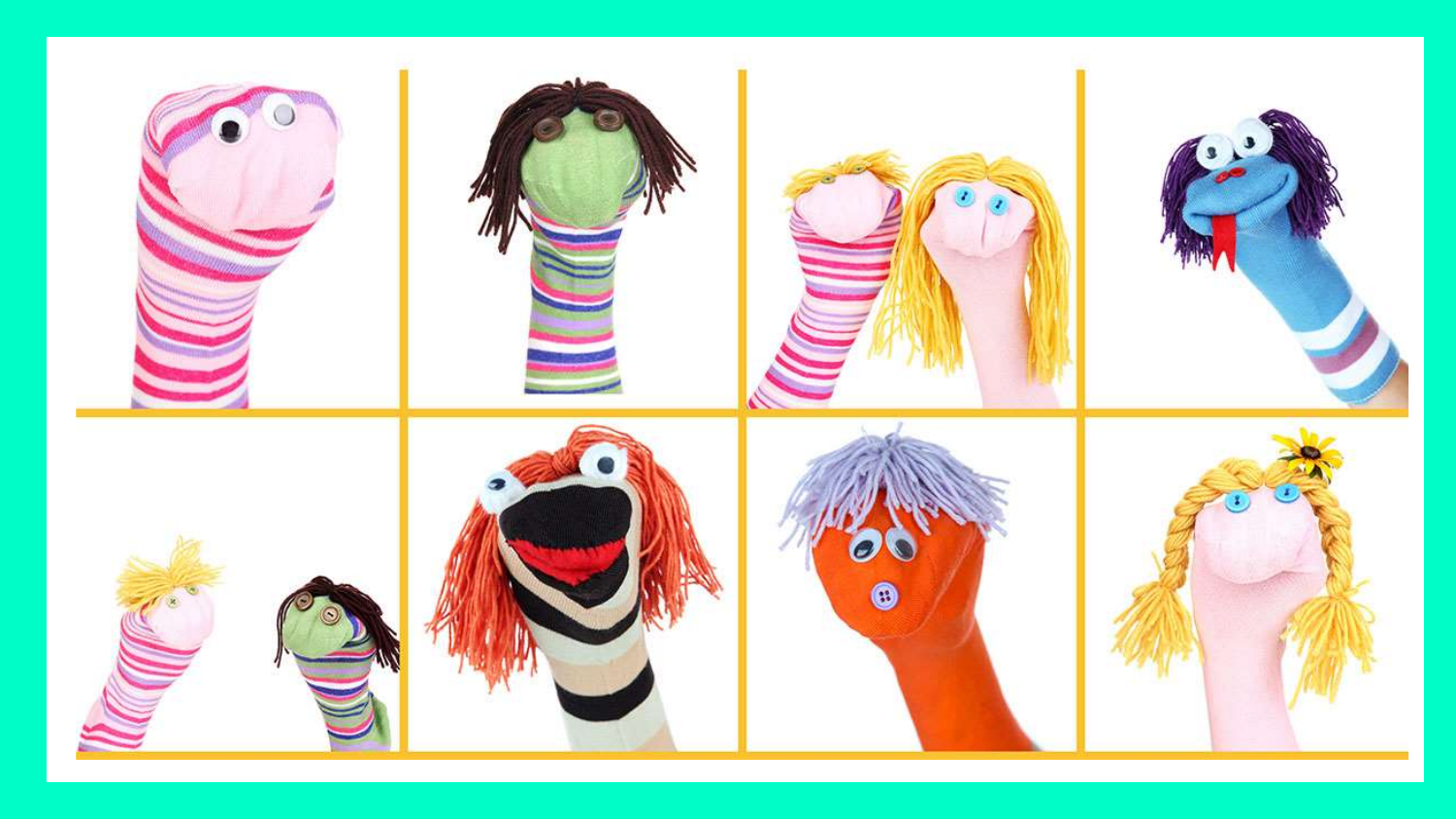# **Two Sock Puppets by**

#### **Manuel & Catarina**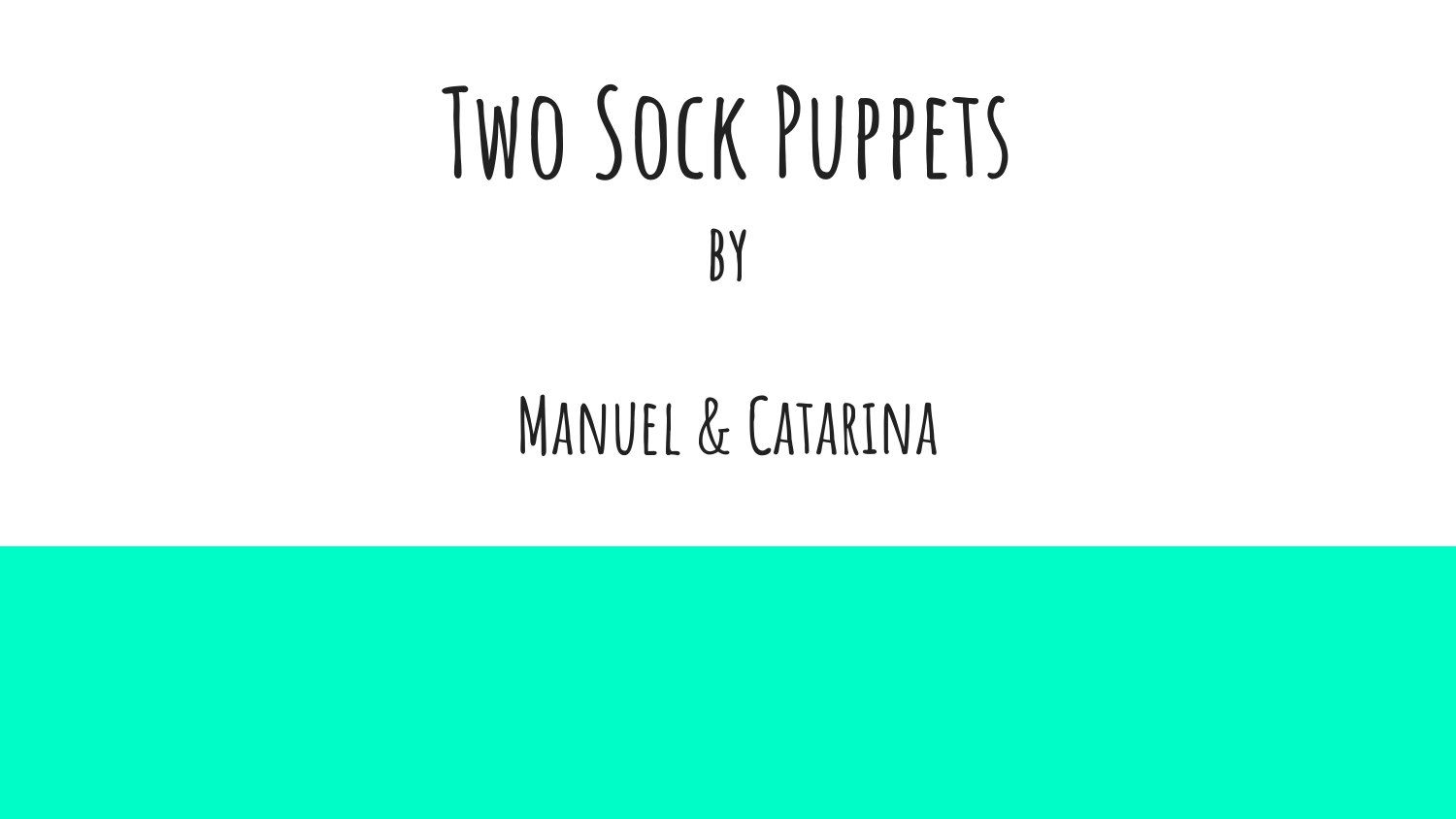# **Other kind of Puppets**